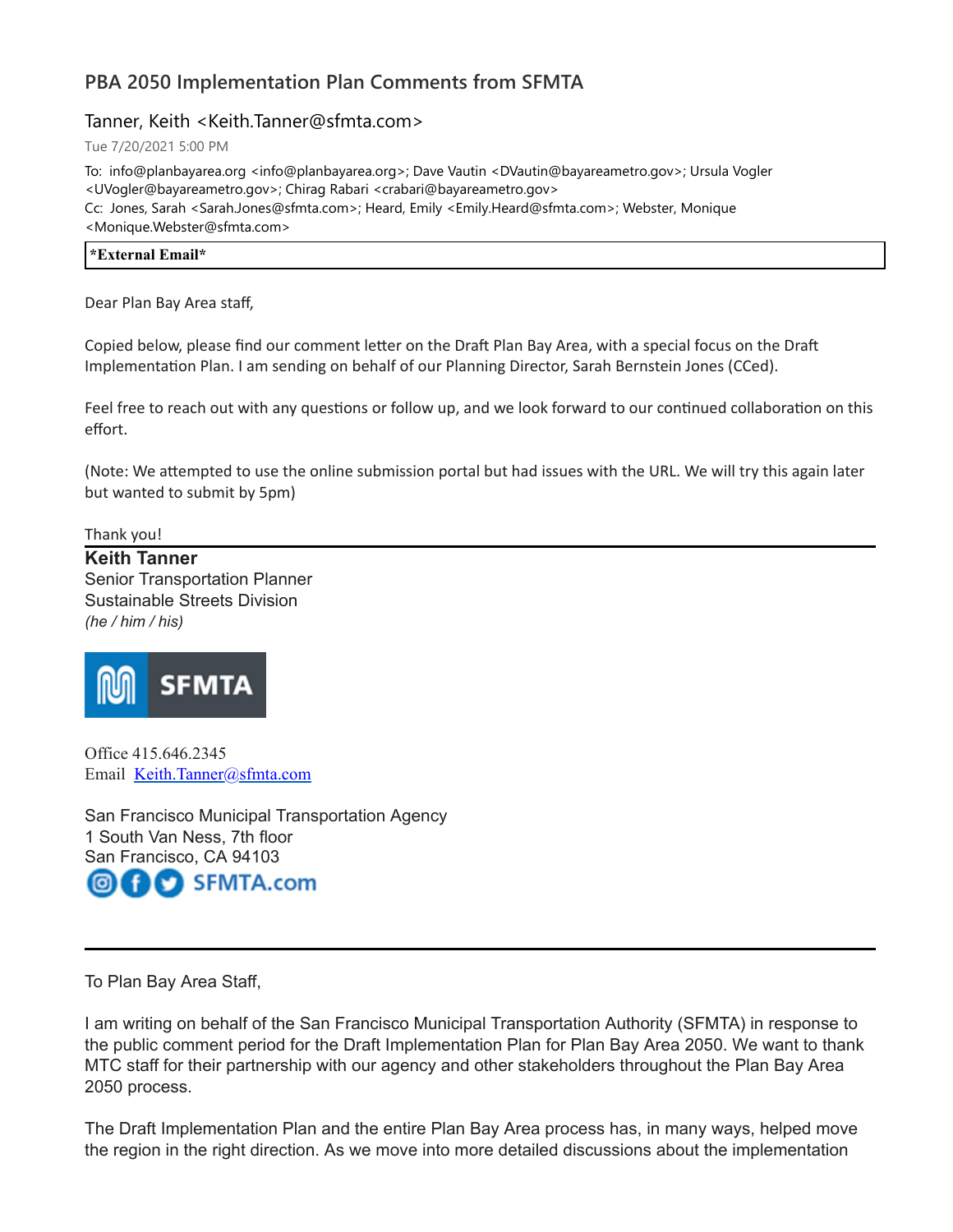actions and partnership roles, MTC has solicited feedback from partners on the Draft Implementation Plan and initial partnership roles.

In our multifaceted role as a regional economic and transit hub, a local jurisdiction, a department of transportation and a transit operator, the SFMTA anticipates being an active participant in implementing many of the implementation actions and looks forward to being an active partner in discussions to shape the details of individual action items going forward. Detailed initial comments in response to the action items and partnership roles are below, however, we wanted to highlight some initial high-level responses to the actions and roles as proposed:

- *In its role as the Metropolitan Planning Organization for the Bay Area, MTC is particularly well positioned to lead the region in advocating for additional funding and partnering on legislative priorities.* The region has substantial investment needs for state of good repair, transit expansion, and electrification and aspirational policy goals. We look forward to continuing to partner with MTC on these initiatives to bring needed additional funds and policy changes to the region.
- *We look forward to continuing to partner on sustaining transit service, pandemic recovery and Blue Ribbon Task Force actions.* The SFMTA has been one of a number of transit agencies collaborating on sustaining and improving transit coordination post pandemic. We are supportive of the effort and look forward to a continuing partnership as these actions are developed.
- *The SFMTA is a leader in innovative complete streets planning, design and implementation and has a robust equity focus in our transit planning*. As both the department of transportation and transit agency for San Francisco, we look forward to continuing to lead in streets and transit implementation and community transportation planning.
- *While we support the increased emphasis on equity and climate change in the Plan Bay Area 2050, the implementation of funding for these actions need to ensure they are accessible by all counties.* The SFMTA has consistently sought to pursue projects that encourage mode shift and build zero emissions infrastructure. However, we have consistently encountered difficulty when attempting to access funds for projects supporting mode shift through existing channels, due to significant restrictions in the legislative backbone of programs administered by the Air District as well as the narrowly defined metrics for these programs. As conversations for implementing actions continue, we look forward to being an active partner in the discussions around these implementation actions.

#### 1. **[Where do you see your organization as having a role in implementing Plan](https://nam10.safelinks.protection.outlook.com/?url=https%3A%2F%2Fwww.planbayarea.org%2Fsites%2Fdefault%2Ffiles%2Fdocuments%2F2021-05%2FDraft_PBA2050_Executive_Summary_May2021.pdf%23page%3D4&data=04%7C01%7Cplanbayareainfo%40bayareametro.gov%7C4fac3837035b47b07ab708d94bda8a95%7Cb084c4a0bb194142b70382ea65a5eeb2%7C0%7C1%7C637624224288146055%7CUnknown%7CTWFpbGZsb3d8eyJWIjoiMC4wLjAwMDAiLCJQIjoiV2luMzIiLCJBTiI6Ik1haWwiLCJXVCI6Mn0%3D%7C2000&sdata=F4uRYWX2ZD1CVEwprbzkX0bYOJ0j%2FMXnrtc9Xyn%2FUfU%3D&reserved=0) Bay Area 2050's strategies?**

The SFMTA anticipates being a leader and a partner on many of the proposed strategies. San Francisco serves a major role in the regional economy and is a nexus for regional transportation. The SFMTA is in the unique position of being part of a local jurisdiction and a transit agency, serving as both a department of transportation and a transit operator. We have outlined below the PBA strategies and implementation actions we anticipate having a role in.

> 2. **Which plan strategies would you like to help implement and what kind of specific implementation role would you expect to play?**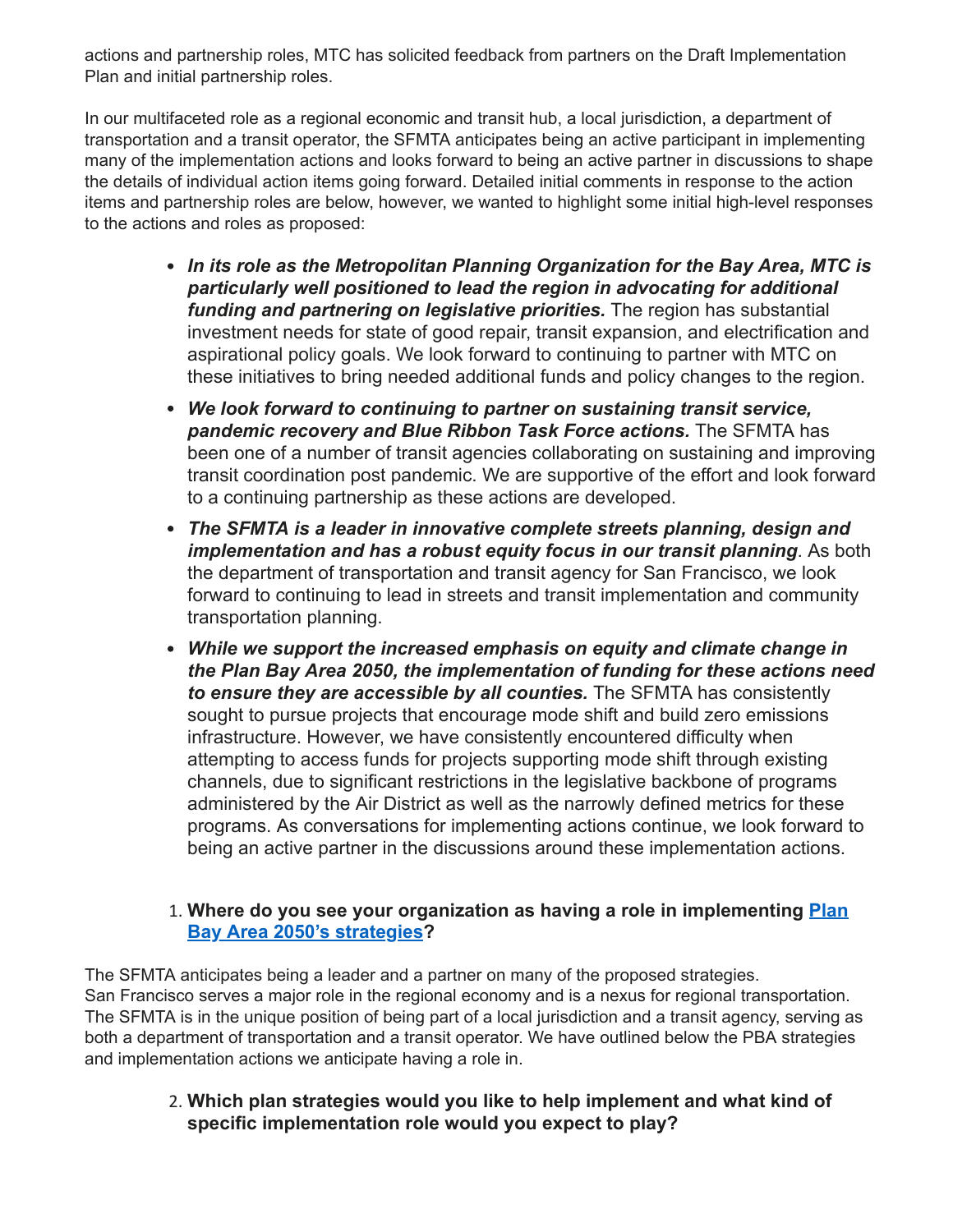The SFMTA intends to be involved in many of the Plan's strategies. In particular, we anticipate a significant role in the following:

*T1 – Restore, Operate and Maintain the Existing System:* The SFMTA plans and operates transit service across San Francisco. The agency is taking an active role in regional working groups to collaborate on pandemic recovery. The SFMTA anticipates continuing to take a lead role in planning and operating existing transit service in San Francisco as well as continuing to partner with MTC and other agencies to adjust and improve coordination across our agencies.

*T2 – Support Community - Led Transportation Enhancements in Equity Priority Communities*: The SFMTA has conducted several Community Based Transportation as well as the Muni Equity Strategy, which identifies transit enhancements to Equity Neighborhoods. The agency anticipates continuing to take a lead role in these and similar initiatives as well as partnering with MTC to build opportunities to improve on these efforts.

*T3 – Enable a Seamless Mobility Experience:* The SFMTA should continue to partner in discussions regarding fare integration and schedule coordination.

*T4 – Reform Regional Fare Policy:* We would want to be involved as a partner in any conversations regarding discounted fare programs.

*T5 – Implement Per-Mile Tolling on Congested Freeways with Transit Alternatives:* The SFMTA would take more of a support role in this strategy, though we would want to be closely looped into any reinvestments into transit alternatives.

*T7 – Advance Other Regional Programs and Local Priorities:* The SFMTA should lead planning in local street and arterial improvements in San Francisco.

*T8 – Build a Complete Streets Network* Complete streets planning – The SFMTA would lead this work in San Francisco.

*T9 – Advance Regional Vision Zero Policy through Street Design and Reduced Speeds*: The SFMTA would lead Vision Zero work in San Francisco and support regional Vision Zero work.

*T10 –Enhance Local Transit Frequency, Capacity and Reliabilit*y: Local bus and light rail improvements, including frequency increases, are core to our Transit Investment Strategy. The SFMTA would take a lead role for these Muni improvements.

*T11 – Expand and Modernize the Regional Rail Network:* The SFMTA would strongly support key pieces of an improved rail network, such as DTX and HSR, which are also pieces of our future transit vision that would complement increased Muni service.

*T12 – Build an Integrated Regional Express Lanes and Express Bus Network:* We support an express bus network that continues to prioritize transit in our City and provides additional dedicated right-of-way for our buses.

*EN1 – Adapt to Sea Level Rise:* This will be critical for SFMTA for major transportation infrastructure and our facilities that are vulnerable to SLR. We see ourselves as key partner for this work in SF.

*EN6 – Modernize and Expand Parks, Trails, and Recreation Facilities:* We support active transportation and recreation through trail creation, and we'd partner with other key entities such as our Parks & Recreation Department to execute this strategy in San Francisco.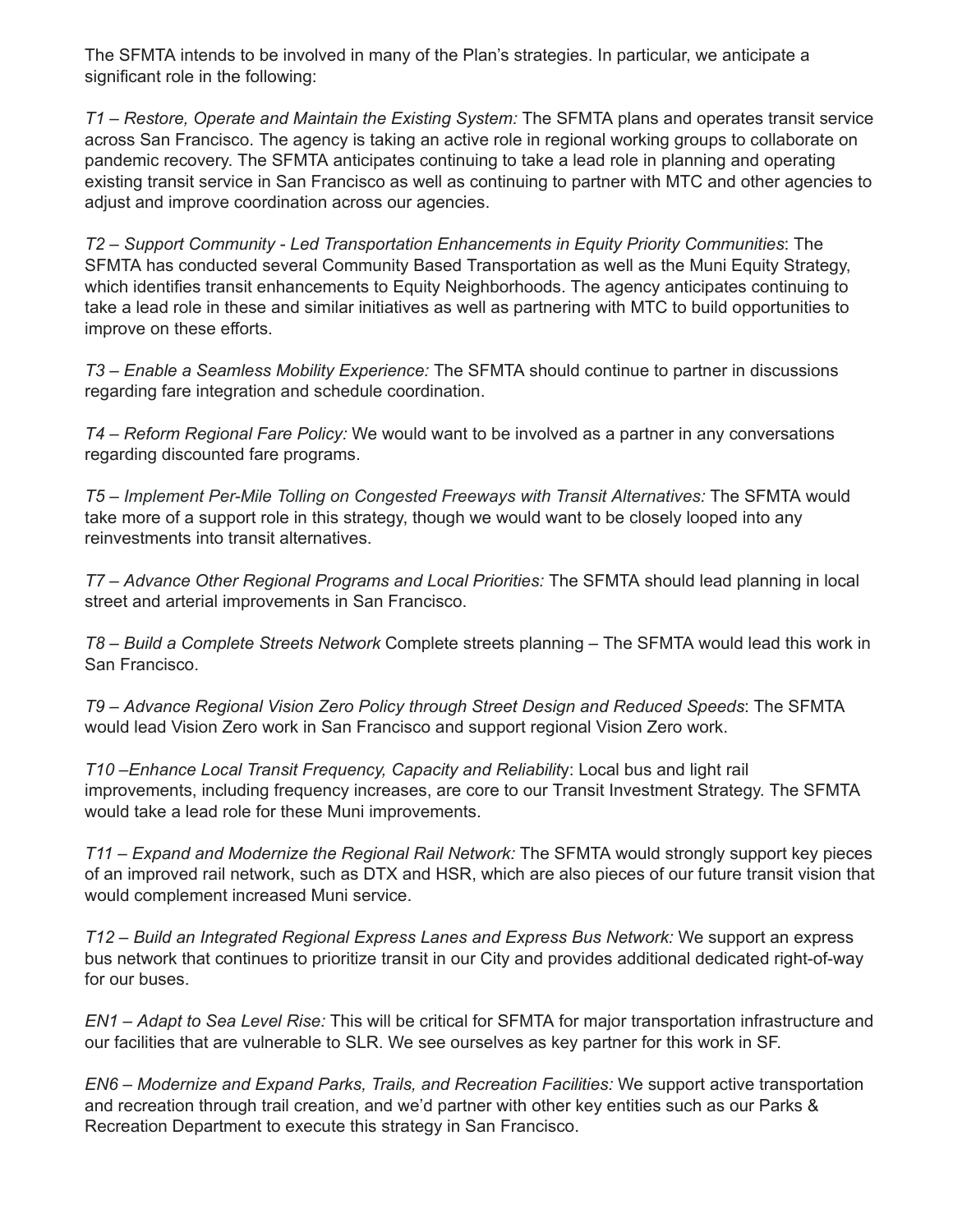*EN7 – Expand Commute Trip Reduction Programs at Major Employers:* We would want to partner on any mode shift programs, particularly for major employers, and how they might be implemented.

*EN9 – Expand Transportation Demand Management Initiatives:* The SFMTA would partner on TDM initiatives due to our existing expertise and work in this realm.

# 3. **Which implementation actions identified in the Draft Plan Bay Area 2050 [Implementation Plan do you support and wish to partner with MTC/ABAG](https://nam10.safelinks.protection.outlook.com/?url=https%3A%2F%2Fwww.planbayarea.org%2Fsites%2Fdefault%2Ffiles%2Fdocuments%2F2021-05%2FDraft_PBA2050_ImplementationPlan_May2021.pdf&data=04%7C01%7Cplanbayareainfo%40bayareametro.gov%7C4fac3837035b47b07ab708d94bda8a95%7Cb084c4a0bb194142b70382ea65a5eeb2%7C0%7C1%7C637624224288146055%7CUnknown%7CTWFpbGZsb3d8eyJWIjoiMC4wLjAwMDAiLCJQIjoiV2luMzIiLCJBTiI6Ik1haWwiLCJXVCI6Mn0%3D%7C2000&sdata=m6Qjfu5qQcFkCdmfv54CvkTUQBVkkumfw8UySdbTTug%3D&reserved=0) on**?

We believe MTC/ABAG has identified many important actions in the Draft Implementation Plan. The SFMTA strongly supports MTC/ABAG taking a leading role in key areas. In particular, we support MTC/ABAB leading the charge in pursuing new funding and seeking transportation revenues – such as actions 1a, 2a, 3b, 9a, 10a, and 11b. We also support MTC/ABAG using its leverage to advocate for legislative changes, such as automated speed enforcement (2b) or general-purpose lane conversion (3a).

The SFMTA envisions itself as a vital partner on many of the identified implementation actions. These include:

- $-1<sub>b</sub>$
- $1d$
- $\bullet$  1i
- $\cdot$  2b
- $\bullet$  2c
- $\bullet$  2d
- $-3c$
- 3e
- $3f$
- $\bullet$  3g
- $\bullet$  3j
- $-9c$

Lastly, we would like to reiterate our call for additional clarity on implementation actions related to the expanded Bay Area Commuter Benefits Program (11a, 11e, 11f), and desire to partner with the region as the program is optimized.

# 4. **What are some key initiatives your organization is leading that support implementation of the plan's strategies as well as the plan's overall vision and goals?**

There are many initiatives underway in San Francisco that support the plan's goals. These include our Vision Zero work, Active Transportation planning, and our Transportation Demand Management program.

# 5. **What's missing in the partnership areas identified by MTC/ABAG? What other partnership opportunities exist or should be further explored? Do you have any concerns you would like to share?**

We would like to see a clear framework for prioritizing racial equity as Plan Bay Area is implemented, which goes beyond identifying Equity Priority geographies. Other organizations and jurisdictions have developed Racial Equity Toolkits that could provide a starting point.